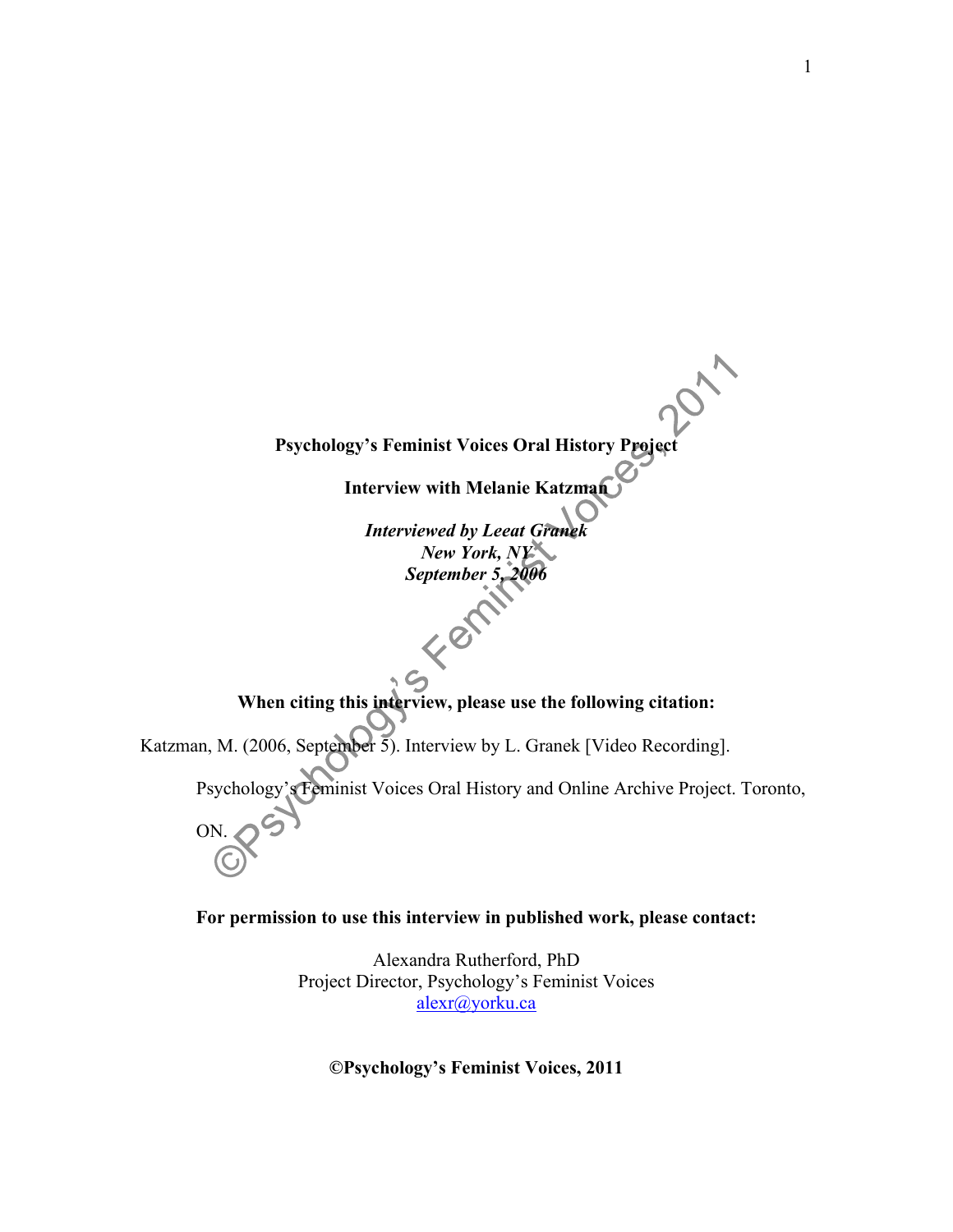## **Psychology's Feminist Voices Oral History Project Interview with Melanie Katzman Interviewed by Leeat Granek New York, NY September 5, 2006**

MK – Melanie Katzman, interview participant LG – Leeat Granek, interviewer

LG - So basically what I'll do is I'll start asking you some general questions about feminist identity and then I'll ask you a little bit about your career and then the last part will be a combination of both. So the first is a very general question, how and when did you first develop a feminist identity?

MK - I think few things have a moment in time, but I can actually trace the moment-- two moments really. One, I had been working with eating disorders at a time when people weren't really sure that there was a diagnosis - and even if there was a problem, how would one solve it? It was a very exciting time because the field was wide open and the questions were both very basic and very important. And I had convinced one of my supervisors that this was an interesting thing to consider. And we talked about ways to help women achieve a sense of power other than food. But we weren't thinking of it in terms of women and power and feminism. We basically looked and said, "What's going on here?" I had completed some basic research looking at the strange phenomenon that people were eating and wanted to throw up afterwards. Did this exist as a true phenomenon? And if it did, what were some of the behavioral/ psychological correlates?

As we analyzed the research we saw that there were lots of issues around assertiveness, around anger, around sense of meaning, around sense of control and so we formulated an intervention because we got drafted into having to supply some sort of advice to the people who served as subjects in the initial studies but we had no treatment available to them. We thought, you know, this is really an issue of competency. The women don't feel competent, they don't know how to impact the world, and they seem to be lacking problem-solving techniques. And we created what became 'You Can't Have Your Cake and Eat it  $\text{Teab}$ . It was a series of best guesses that we ultimately validated, but we were literally creating a therapy (one that in fact has stood the test of time, but that is another story). At the time, there were very few therapeutic options available. I started talking about our findings at conferences and people started requesting information about it. Here I was talking about developing groups where women could learn competency, learn voice, learn how to impact their world. So that's a little background.

I didn't think of myself as a feminist. I just thought of myself as answering the needs of people who were struggling. The next moment happened when I went to an American Psychological Association meeting and they had different workshops and one was on female groups. And I thought 'well, I would love to learn about that.' I got to that session and everyone goes around and talks about what they are doing and at the time it was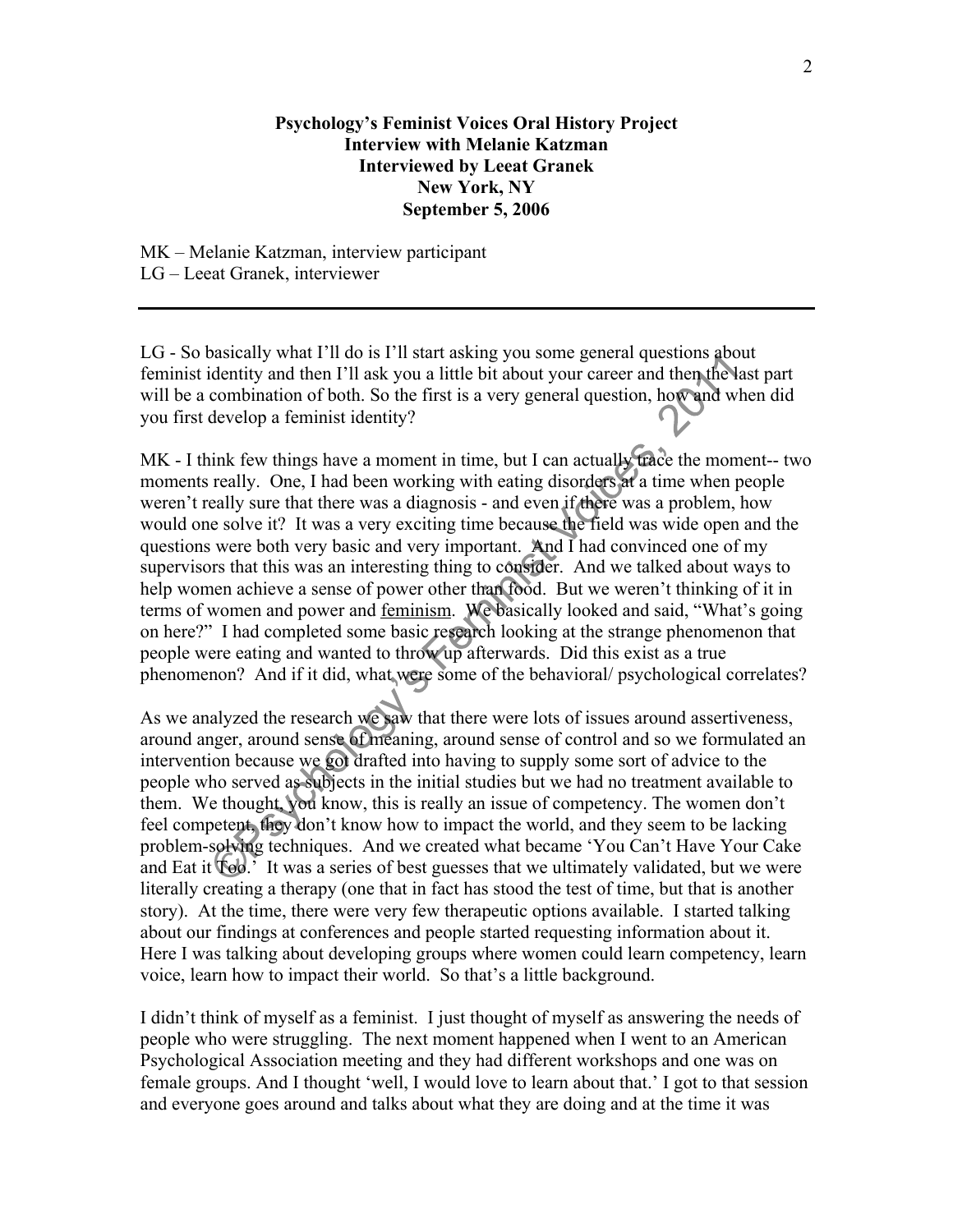people who were dealing with sexual abuse and they were talking about their groups. I described my eating disorders groups and they said 'So how long have you been a feminist?' And I said, 'I really hadn't thought about it.' It was one of those, the whole room started to laugh and I realized the joke was on me. I thought, I just did what I thought was the right thing to do for the patients. I hadn't conceptualized it as a feminist treatment. I had conceptualized it as good care. Then it got me much more excited at the idea of, well, what are the pros and cons of thinking about this as a feminist notion? I started to explore more feminist theory. As I began to explore feminist theory, I started to find resonance with the ideas that I had been putting together. I came into it backwards. But I truly remember those moments where I just went (has an 'ah-hah' look on her face) 'oh'. That was the start.

LG - Ok - so you didn't have any involvement with the feminist movement?

 $MK - Yes$ , yes, but in my mind I had actually compartmentalized it. I grew up in the '70s so I was a little bit young for being involved in the feminist movement, but I grew up in a home where my mother was very strong and wanted her daughters - I have a sister - to be able to do what they wanted to do, to support themselves. My sister was a lawyer. I have a doctorate… so my mom used to say she was going to wear a placard declaring that she had a doctor and a lawyer and they were both girls!! (She never really got the sign but my sister did buy her a book on mothers of famous daughters and drew a cartoon in the back that said 'stop getting diplomas and get a man.') So I was raised with that kind of attitude. There was very clear feminist messaging going on between my mom and my sister and I was certainly very respectful of accomplished women and I had set my role models accordingly. I wasn't thinking about feminist psychology as an orientation or as a pursuit. I thought about my politics and I thought about my beliefs in independence for women - that was something that existed separate from what was happening in the therapeutic environment. At the time I was at the conference I was describing to you, I was just finishing my internship, so I had just gotten my doctorate. In retrospect, relatively early on in my career….but certainly, no one in my graduate program ever used the F word.

LG - Wow.

MK - This was the early '80s. And we thought we were 'modern.'

LG - What was it that drew you to psychology in the first place?

MK - The love of people. It was something I just did naturally. I enjoyed it. I had a requirement when I was in seventh grade that one had to belong to a peer support group for the first six months of going to middle school which was when we switched to a larger school. The whole process of being in a group and using a group as a way of getting comfortable with yourself and getting comfortable with an environment really fascinated me, worked for me. The very progressive guidance counselor at the time was really pushing peer counseling as something that could make a difference for kids. This was in the '70s so it was a new idea. My guidance counselor nominated a few people to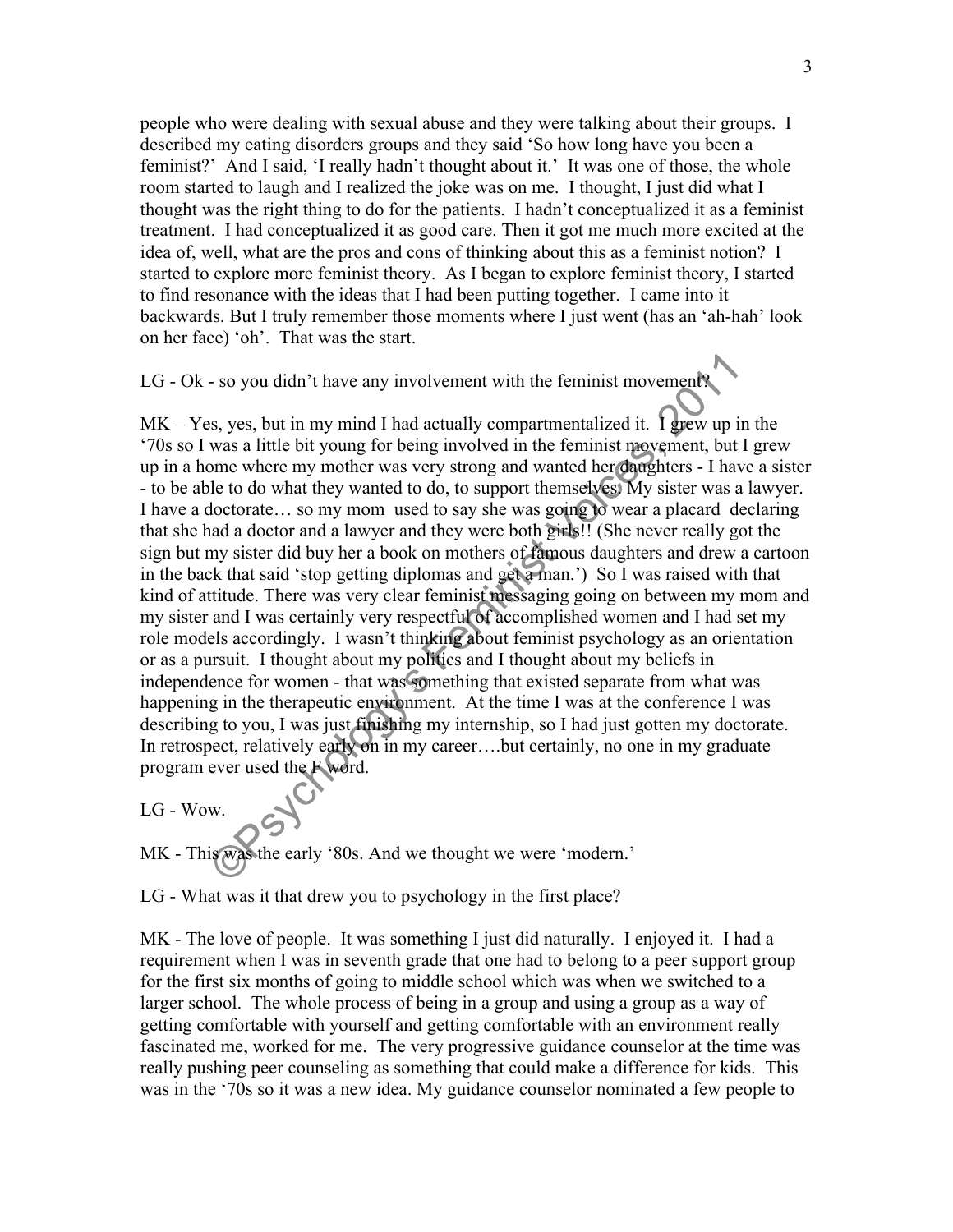partake in advance peer therapy training. So I was really excited to be a part of that! I was always very interested in journalism, I always liked writing, doing/observing and documenting, and there was a bit of the actress in middle school as well. So when I got to high school, at that point, I worked with the same guidance counselor to deepen/ develop a peer counseling program. We made videotapes of our work and I helped her when she went around to different schools presenting on what we were doing/creating. So I got introduced to the world of academics and presenting and training at a fairly young age. I was enamored by what, Dr Hamburg was her name, by how she was doing it, and the fact that people were really responding to it. I went into college saying I wanted to be a psych major and I never looked back. I always combined the writing and the presenting and the doing and I still do. So from the time I was 13 years old, it just all seemed to come together. There was a brief period where I thought, maybe I'll be a journalist, but I actually look now and think that a lot of the writing I do and more so even now is aimed at trying to impact on a more populous level. I enjoy helping individuals locate themselves in history and understand how the shifting forces around then are impacting them as people maybe that journalistic piece is still in there.

LG - Today how to do you combine your feminism with your work in psychology, as both a clinician and as a researcher? Is there something about therapy that is explicitly feminist?

MK - In terms of the therapy, yes, I think there is a lot that is explicitly feminist. The way that the patient/professional hierarchy is dealt with, I think it very much speaks to an awareness of social roles. I am very explicit with my patients that I am not necessarily the expert - that together we are exploring alternative questions so that they can come up with a new solution. They are the ones that are doing the hard work during the week, they are correcting me. I do whatever I can in terms of our interactions on the one hand to be supportive and engaging, but on the other hand, extremely respectful of the fact that they are going to be the agents in their life. So there is the explicit discussion of roles (and why I still use the word patient-but that's another interview in itself). Then there's also the way in which we look at what they can and can't do and the limitations they put on themselves. My patients will often step back and look at the societal pressures on them, not necessarily only as women, but as individuals and how do they critique what is going on. I think in terms of the eating disorder patients that I treat, (not all of the women I treat have eating disorders), but certainly in terms of those patients, how we look at why they choose to use their body in the way they do goes beyond what I think would be the cosmetic bias of the thin ideal. Actually, for all my patients we consider how they engage with their body as they operate in operate in the world.

Just looking at the power of connection for women and the cultivation of little minisocieties for them in which they can feel impactful and also knowing when it's time to toss the women's part out the window and say, 'Ok really, how are you going to be bigger, bolder better?' and we don't necessarily need to have lots of adjectives. For example, a woman I saw this morning is an Hispanic lawyer in a big multinational where there are changes going on in their administration-- they are really looking to showcase women at senior levels. We talked about how do we use that interest, but also not get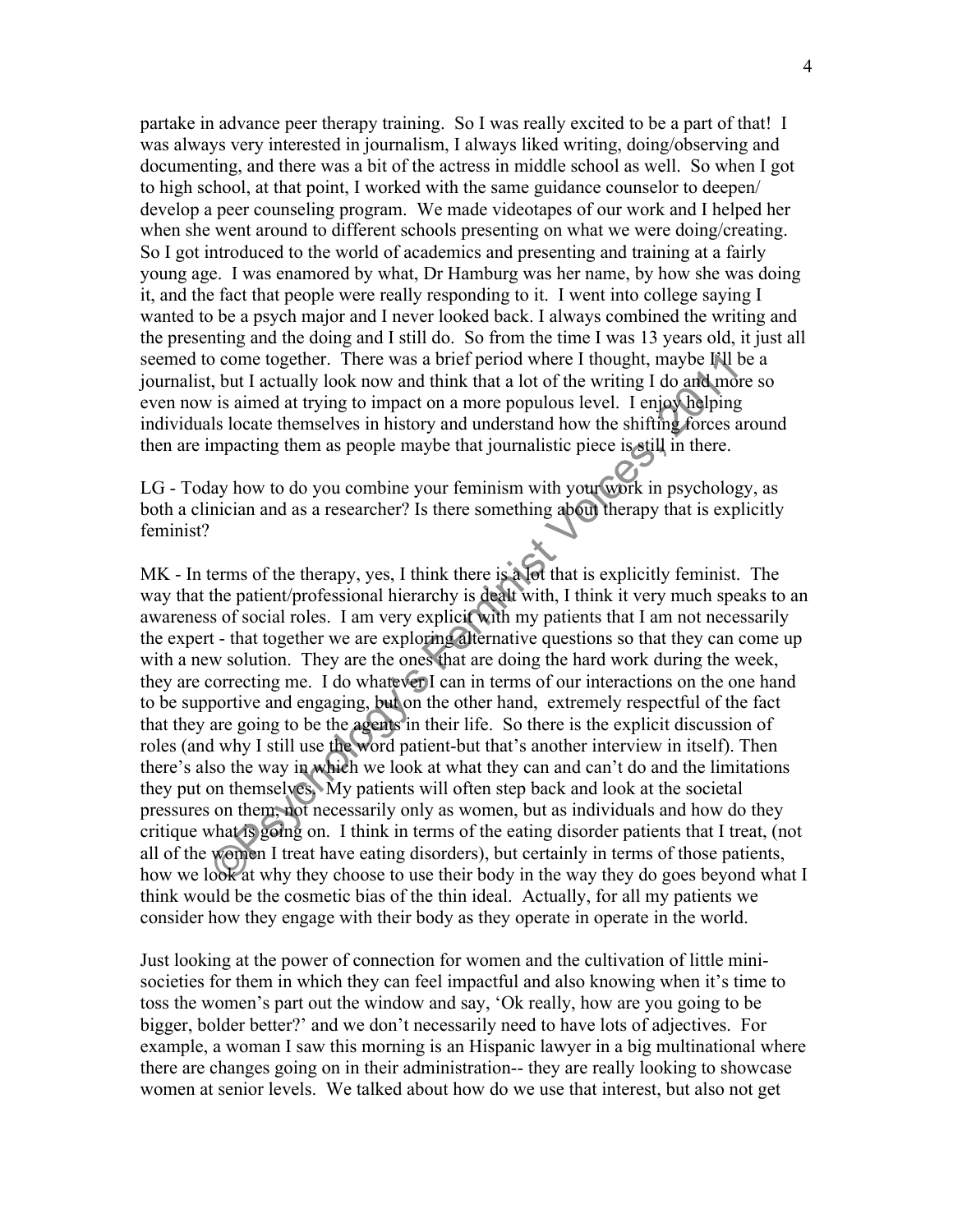swept away by being defined purely by diversity? So we play with the concepts, we look at where there is an avenue to better yourself and to better others. Clinically I can say that's the feminist application/interaction of theory and action.

In terms of the research that I do, the research questions that I ask are very much oriented towards tracking the ways in which women's mental health is impacted by changing societies, changing economic pressures, changing political systems. The questions I ask and the ways in which I ask them are inspired by feminist thought. Feminism powers how people are brought into the process, respecting the experience of the local informant but also feminism inspires the use of qualitative processes, which seem to be more firmly rooted in feminist camps than others. The way in which there is an eye towards what we are learning from the local environment and giving back, while again, this should not really fall under the feminist umbrella, continues to fall there more often than not. I find myself in a lot of battles saying 'this is not Melanie the feminist who is saying this; this is Melanie the good scientist who is saying it'. Nonetheless, I would say that my confidence in pushing an agenda that names the need to be conscious of the culture we create in our research teams is driven from a feminist place, even though my belief is that it is more of a humanist place.

Then in the other work that I do - I am a partner in a non-profit which develops leaders internationally, and that is absolutely not defined in any way as a feminist organization. It is much more about looking for leadership and inspiration in developing countries and bringing people from very senior levels of leadership to interact with those leaders. Nothing about it is overtly feminist. What's interesting is that as the organization has grown, the four partners are all women. It was never intended to be that way, but there is a lot to be said about how we are going about doing what we do and why it appeals to people. Our clientele are very senior level people, and to date, most of them are men! We are a value-driven organization, we have grown based on our relationships and the trust we develop with the people we call our hosts who open their organizations, their lives, minds and hearts to us, and the people who we bring who share their experience with them. There's a whole way in which we approach the egalitarian nature of this all. If we are in South Africa and we're bringing people to go see prisoners and we have a bus driver, well the bus driver is invited to come in. Why should they only be transporting us? We are looking at all different ways in which we're honoring the voices of everyone in the room. Never defined in our organization is a feminist perspective, but again if I go back to what I was saying in terms of research models, I look and I go, 'yes, that's where it came from for me.' Interestingly, I don't think in that setting, in leadership development, it is even labeled or seen as feminist. It's seen as being able to pull out all of one's attributes and the cultivation of a sense of passion and a re-engaging with a sense of purpose. People are very hungry for that. I have a secret smile about it and think that's fine. There is a whole host of different ways in which the feminist approach is expressed.

LG - It sounds like it's almost in the air for you!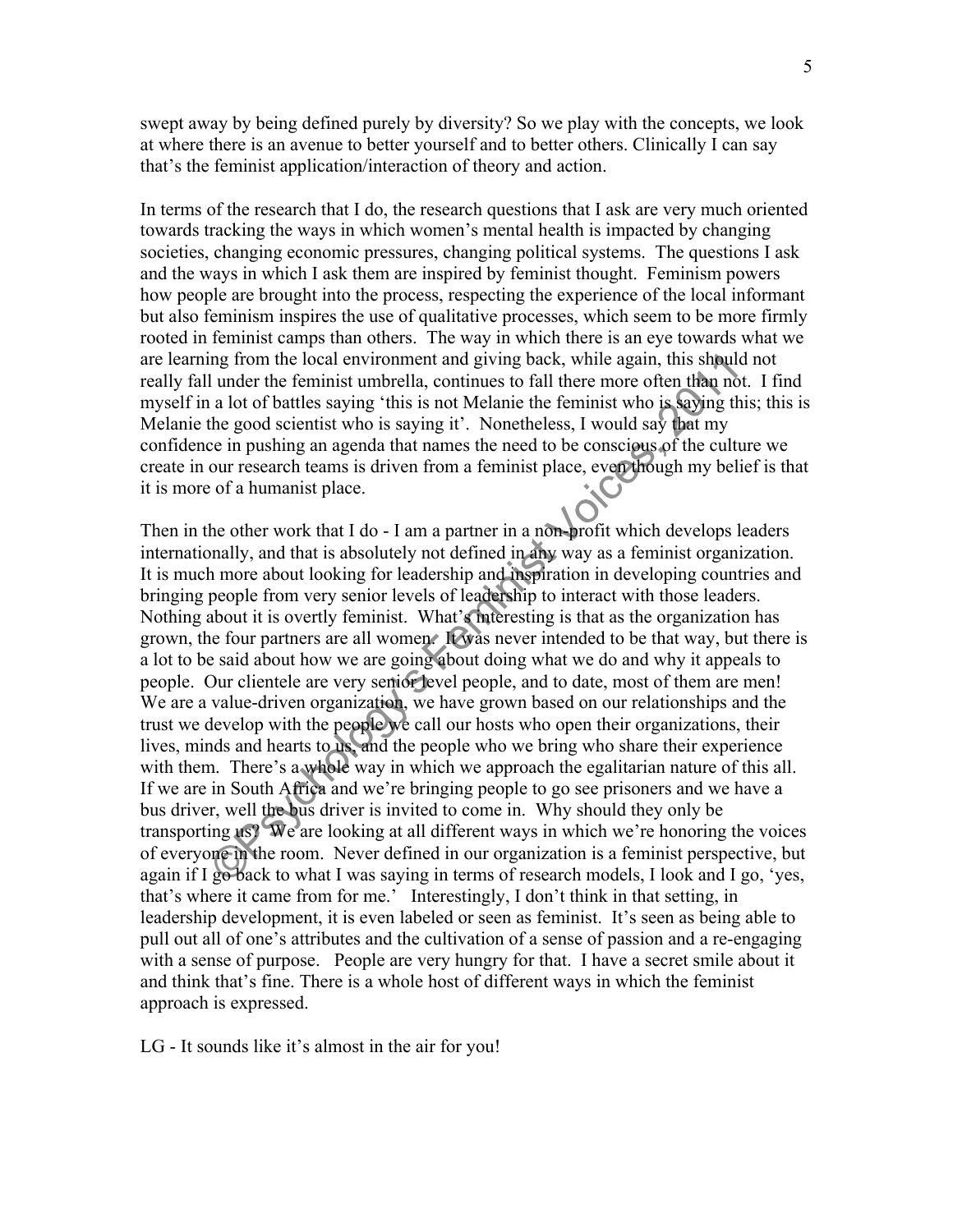MK - Yah, I think now it's something that just is, it's become the way that I think, so I no longer label it that way. If I roll back the videotape conceptually for a minute though, when I started to recognize that there is a power in the use of the word feminist, in particular to draw people's attention to issues that would otherwise not get expressed, it was somewhat intoxicating! I guess it was the late '80s, there were very purposeful decisions that several of my female colleagues and I made around promoting women in the field of eating disorders. In the beginning, this was a field that had very little infrastructure. The conferences used to be 30 people and we all knew each other. Now it's quite a massive enterprise. But when we started out, very few people were doing research or treatment in the area and the first few conferences you had the people in the audience who were mostly female therapists and the people you were treating were women and the people who were giving the conference talks were men. It didn't take a radical political mind to say there is something horribly wrong here! And because no one was really sure that eating and vomiting was a *real problem*, many very established professionals were kind of dipping a toe in the eating disorder waters, but they weren't fully in it. This left a lot of space for younger professionals and so you had younger women coming up in their career, looking around, questioning what was the emerging regime and getting together and saying, 'we need to do something to change this.' So we did! We really had meetings where we would say, 'ok, now, we are going to start the all girls network and this is what we are going to do and this is how we are going to help each other.' We are going to work for a position but we are going to do this by sharing. More for everyone is more for everybody - which was counter cultural. We actually gave each other speaker's notes after we got to have some of the podium time.

So developing a peer support, going back to my seventh grade days, but not even in a highly calculated way, we were simply going to get good at what we do. We were going to help each other get better. By the time I edited "Feminist Perspectives on Eating Disorders" (along with Pat Fallon and Susan Wooley) - which we started to write in the early '90s and which came out Lguess in '94, we were getting really excited about having a feminist voice and people felt that that was an important thing to feature, so they would ask myself and some of my colleagues to come to conferences because they needed to have 'the feminist block.' Suddenly my membership in the F club was a career advantage. I am a pragmatist. I said, OK and I went on to do a lot of feminist speaking. One of my colleagues said, 'I'd just like to talk about research, I don't really need to talk about feminist paradigms for research, I just want to talk about research.' But they wanted to fill the feminist quota--- much like the woman who I told you about who I was coaching this morning. We used the diversity card, if you will, to both help ourselves and others and then drop it when necessary. It's almost like the rocket launch that gets you into space and then it's jettisoned. The feminist orientation was a differentiator for many women at the time, a platform to air their ideas, then the question became, how do we get into mainstream press and out of the specialized journals and time slots?

LG - Do you feel like that's common in the field?

MK - It's very rare now that it's called out as feminist in quite the same way. I think the field now considers care[fully] and how you care for careers, we deal with the body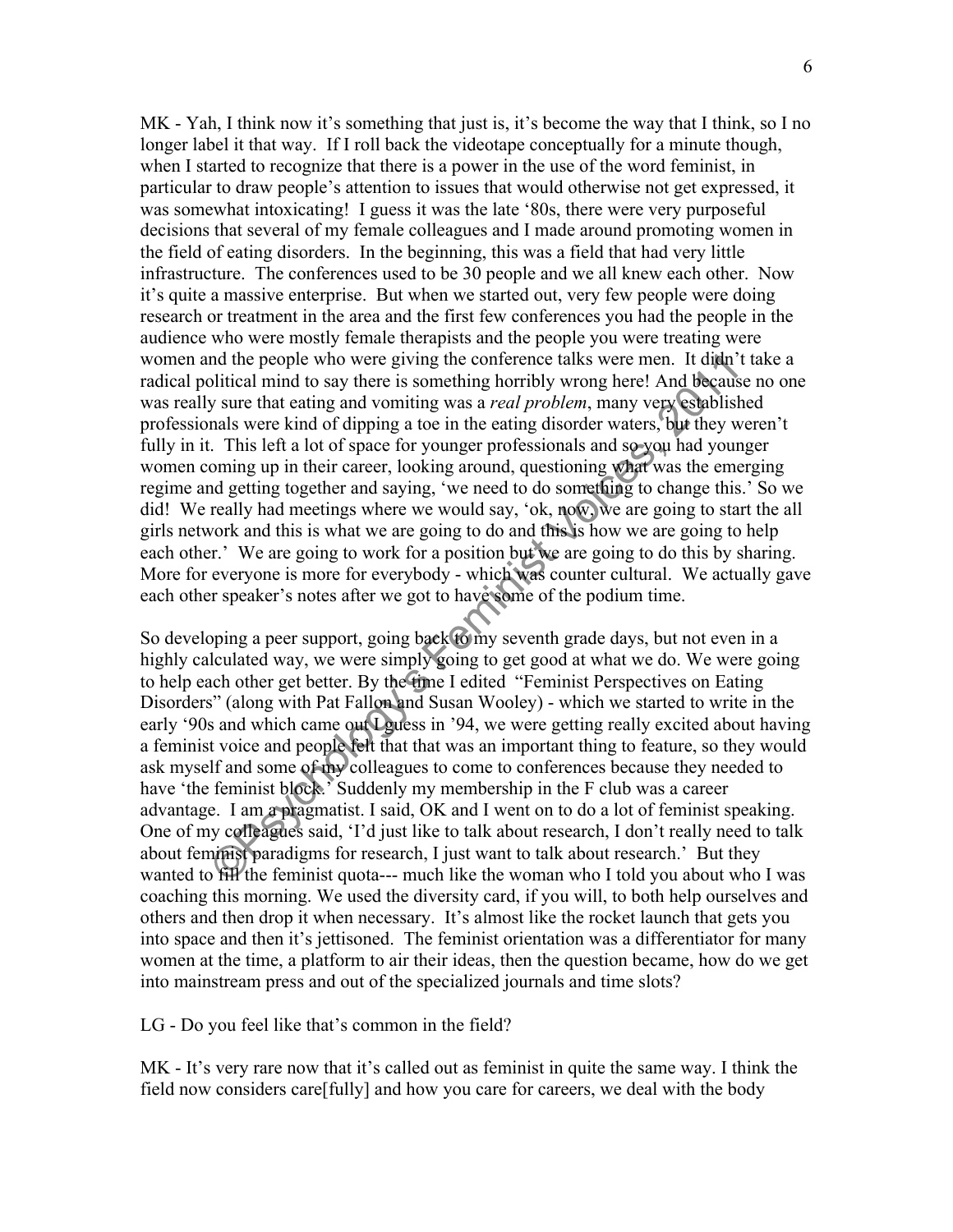image of the therapist. The body image of the therapist! It is so important and yet in the early years it was outrageous to consider (during a conference workshop) "Hey we have bodies too!!!" I can't say that the field is prefect, we've had a lot of issues, but I think it's really transformed.

LG - What would you like to see happening in psychology in terms of the research that you do?

MK - I think there's something very stale about where the research has settled recently. It gets overly caught up in individual pathology and sometimes microscopic introspection, literally in terms of genetics and biology. Although I am a huge believer that the physical is critically important, theories get too polarized. You don't have enough integration and while I know it's very popular for people to say we need to have cross-disciplinary integration, I really don't think we're getting it right. To take the feminist perspective to its next level is to understand why women's roles, geography, opportunities, etc, all help contribute to an environment that then produces certain kinds of psychological reactions that are adaptations. So to my mind it  $\mathcal{S}_i$  just too segregated, too specialized, so it gets dull. And I think like any inbreeding, you stop moving to the highest level. I am speaking in grand generalizations right now, but a lot of my attention has really shifted to working much more in terms of leadership development and trying to identify people at points of influence who can then really work with others who have terrific ideas and passion and focus across the board of disciplines. To me personally, that's a more exciting space right now.

LG - Sorry, what do you mean leadership development? With women with eating disorders? Or psychology in general?

 $\sim$ 

MK - Well, yes, I'm actually talking about people in general. I started my career looking at issues of power and control for the individual and then issues of power and control as they pertain to one's body and then eating disorders, and then that led me to issues of power and control for women more generally, which got me involved in diversity and leadership. In my professional life I've always had two worlds. About three years after I got my degree (after we had created You Can't Have Your Cake, recovery based on competency development), I was thinking if you can understand the competencies that can help people who had developed quote, unquote 'a diagnosis,' and assist people in building on these abilities to overcome the diagnosis, how can you help people develop their abilities so they can improve their current positions? I've always looked at both ends of the spectrum. How you can develop women who are in positions of leadership who are not in any way seeking help for pathology, and help them ascend, and at the same time I was dealing with very ill women. So I've always been on both sides of the power/control spectrum. Over time, my interest in leadership development expanded beyond just women's development, to looking at development in general. And in eating disorders I try to go beyond undersigning the pressures on women in America, to look at pressures on women outside of America as a way of breaking apart the idea that eating disorders in particular were about some sort of Western image of women and it had much more to do with personal agency and fulfillment of personal possibility.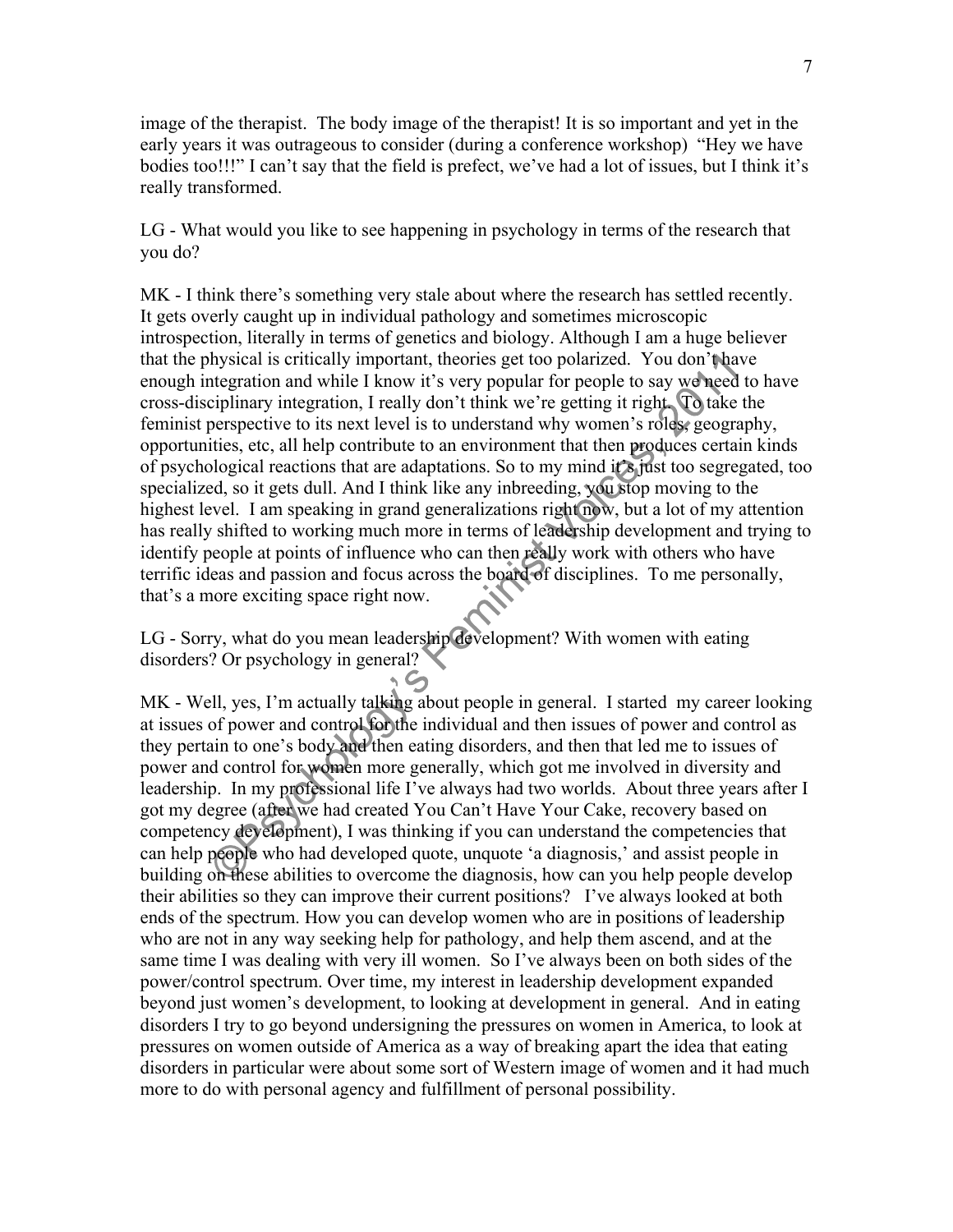Once I dared to leave the US, I became interested in not only cross-cultural models of understanding, but cross-disciplinary ones as well. Leaders Quest, in particular, has woven these two parts of my life. Part one, the academic. I go to developing countries because that's where a lot of the change happens for women - and through my research activities I have tried to get funding to answer these questions. I meet people with great ideas and missions, but very little money. Part two is my work in leadership development. Over the years I have been watching people evolve to a point where they had lots of influence, but they were starting to feel quite dead in terms of their sense of mission and purpose. I was trying to figure out how to bring the two together, so that you have a synergy where those who have money and influence can assist those who have mission and purpose but less resources.

The work that I'm doing now is really about trying to bring people of intellectual curiosity and deep concern about general issues together so that they can connect first on their level of humanness and then they connect in terms of their questions on leadership. They then see how they can make a positive impact on the world. My career has really evolved to a place where I've moved farther and farther away from individual assessment. But always still, if you don't change individual minds, you don't change anything.

LG - Yes, it sounds to me that everything is so integrated in what you were talking about, they seem connected; everything you are doing is so connected.

 $MK - I$  am delighted to hear you say that.  $V$  can see the connections but that is not always apparent to others, or I am getting better at relating a cogent narrative. In truth, my activities come from a place where, to understand an individual and what they do and how they act, you have to understand how the world acts upon them. To me, that gets back to that feminist analysis that once my eyeballs were opened, I couldn't close them again.

LG -What publication are you most proud of and why?

MK - I have two, do I get to say two?

LG - Yes! Please!

MK - The first one is "Feminist Perspectives on Eating Disorders." I am proud because we did it! We said there should be a compilation of feminist thinking at a time when it was just bubbling up. We got people together to speak in a very authoritarian manner about things that people knew but didn't always say. Then we were highly critical about the way in which it was presented to the point that we were sure that there was a dartboard out there with our pictures on it, because we kept going back to people. It was really a true act of love, that each of us, we were three editors, we divided it up so that there were primary editors for each piece, but everyone read everything. We wanted to understand what people were saying, we wanted to get under the skin, into the minds of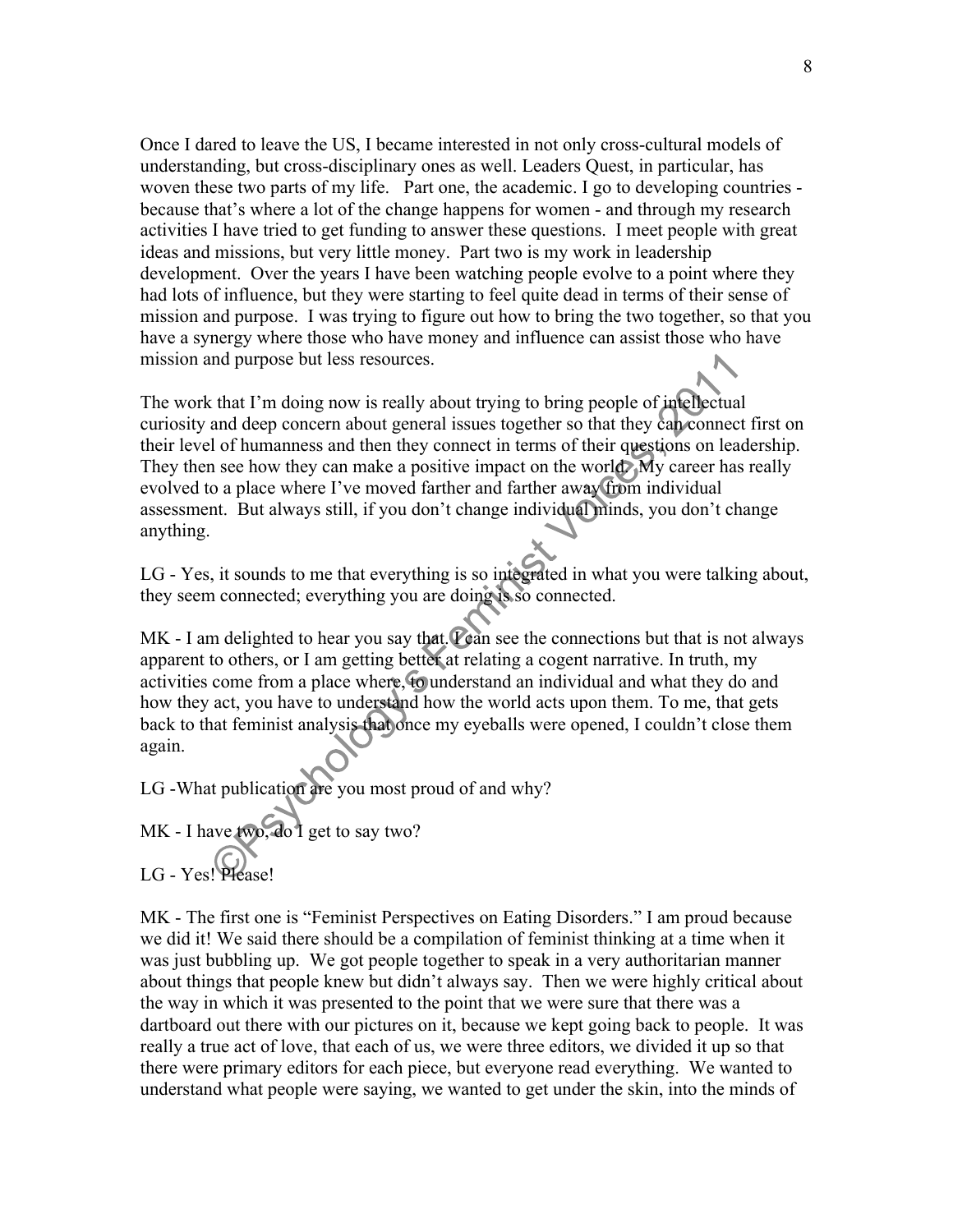the authors, and we wanted to help bring out the highest quality product possible to the best of our ability. What happened was that we dealt with lots of struggle and conflict and got to the other place where people were, I think, uniformly quite proud.

I learned a tremendous amount; every single person thought in terms of content and the editing. Everyone raised their standards, which was so exciting. So it wasn't just about a big love fest, about 'ok, we got some great revolutionary ideas, won't everyone be happy to see this!' No, this was going to be a scholarly piece of work that every single person would be absolutely proud of and anyone who turned us down is going to feel horrible that they didn't join in! (laughs). So I really was quite excited about that and I love hearing... I mean that book has now been out for ten years and people still reference it. We helped build a landmark and that was really thrilling. It was a great experience; it came at the right time in my professional life. 'Feminist Perspectives' released energy and excitement. That's the first publication that makes me truly proud.

The other is a piece of work that has several different publications attached to it, which is the work in Curacao. Some scene setting is necessary. I read an article that was written by a group of very well respected epidemiologists and psychiatrists - it got a tremendous amount of attention - they basically concluded that if you have anorexia on the island of Curacao (Curacao is predominantly black), then anorexia must not be culturally determined. If it was, *then on an island that was isolated*… so I read this and I thought this just doesn't make sense for a whole host of reasons, not the least of which I don't think you can draw that conclusion based on the way the study was conducted or where Curacao sits on the map-in the western hemisphere frequented by tourists! It's not that I'm not open to the conclusion that anorexia is biologically determined, it's just that when I looked at the way that the study was done, none of the women had been interviewed. It was unclear how, in fact, some of the attributions of anorexia were established and what were the stories that these women had to tell. So I wrote a letter to the authors questioning their results To their credit, they (essentially) said, 'ok big mouth, why don't you come to Curacao on our next visit and you can do the interviews and you can poke around and we will open it all up to you and you can see what you find.'

Lo and behold, what did I find? Well actually, as soon as the women came through the door, they literally all came in - if a picture speaks a thousand words, this was it - none of the women that walked in through that door looked like a typical woman on Curacao. I mean these women were a) for the most part, not black, even though blacks were the dominant race. They had mostly left the island, had been exposed to alternative possibilities and came back and then had to reacclimatize to a very different set of cultural expectations. They were better educated. They had very different views about themselves for the future. Each one of them had a story about how they used their foods as a way of coping or in an effort to escape. There was nothing typical about them and everything cultural about them!! So it was exciting for a host of reasons.

LG - Were the authors able to see that?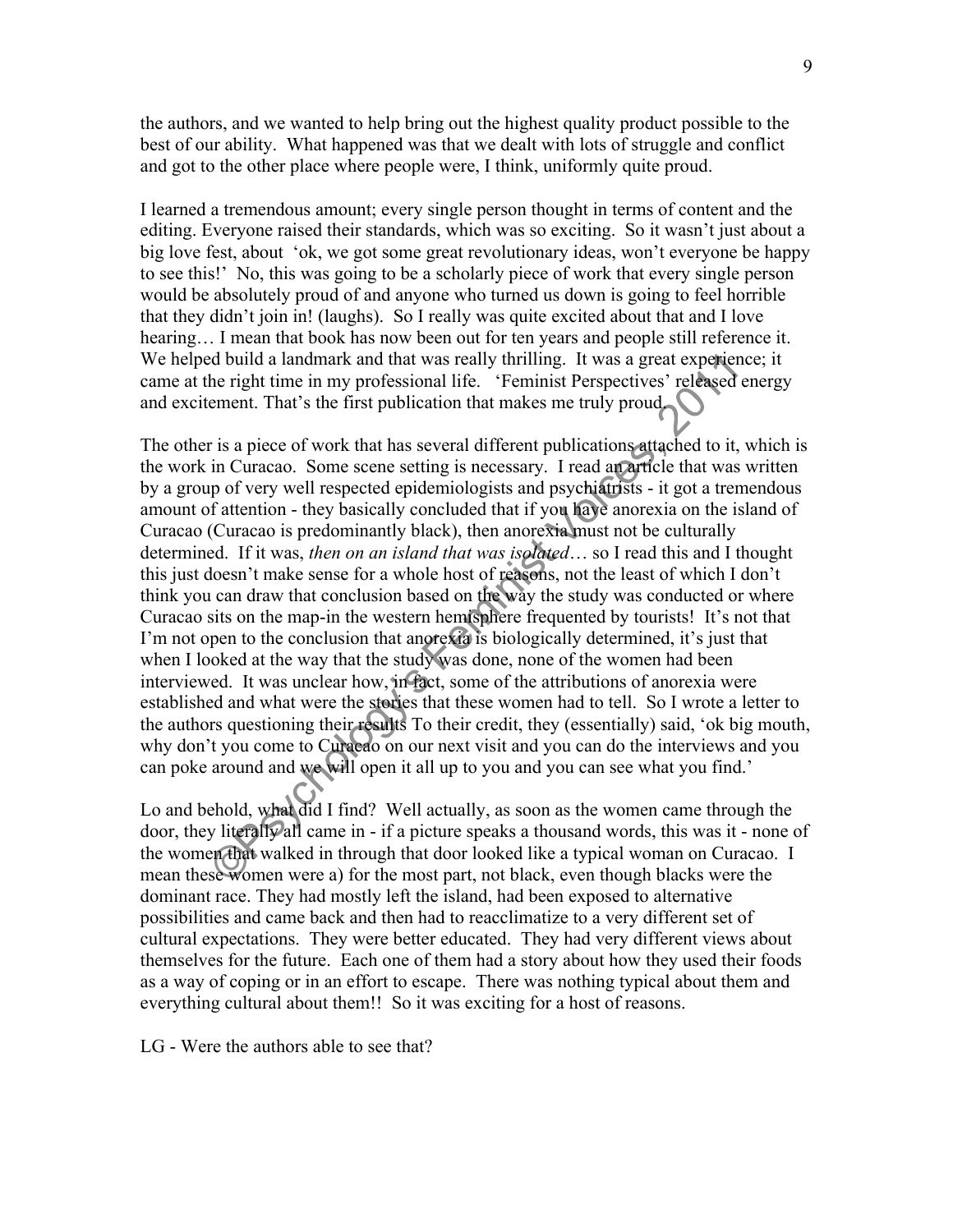MK - They were! They were able to see that, though I would have to say that the way we wrote it up and how we presented it was a series of interesting negotiations and sensitivities, but I think everyone was respectful of one another in terms of contributions that we brought. But the person who came on to that team to turn things around was me, I was the only woman, and when the going got tough during our negotiations about how we were writing it up, I was told (I kid you not) that I was feminist and that I wasn't good with some of the numbers, but I was pretty steadfast. We saw what we needed to see, we all saw it and how we were going to go about understanding this in the most scientifically accurate way. It was a very exciting project because I was listened to, I took the risk of the challenge, I got invited in. It was gratifying because the results were so interesting and well received within the scientific community. It was the outcome of a tremendous amount of hard labor, intellectually and a little bit politically. For all these reasons, this body of work makes me proud.

LG - Two questions, I know we are running out of time, so I'll ask two more. How do you balance the demands of your personal life with your professional life? And the second one, what advice would you give to a feminist woman working in the field?

MK - Great, in terms of balancing I think that it's actually how you rebalance. I don't think that you ever get the perfect balance and that feels to me like a punitive, frustrating way of defining things. At any given time, I'm re-jigging what the formula is going to look like. I've actually started the BPA, stands for Bad Parenting Association. I have been the president for some time. You have to do lots of really egregious things in order to maintain your membership. You have to forget school conferences, you have to bake brownies with olive oil that makes them taste like lead, you have to be out of town for the first week of your kid's school - which I will do this year as I did last year and at least two other years, each for a different research conference or professional project. You really have to do a lot of things that could really piss off anybody that looks judgmentally at you. And then you have to have lots of friends who *high five* you every time you get another point in your BPA status.

So I think there's a lot to be said for dropping some great expectations about there being a perfect way, having enough people around you to normalize your behavior, so that you have a peer group support. However, your supports in these days of instant communication, don't have to be local. There's lots of people who think I'm a Martian because of my style of working and because the amount of time that I work is different or unusual. Yet, there are plenty of people, who respect it and cheer it on. It doesn't have to be people in your backyard, but I think you need to have a group that understands and gets what you do and values it. It's another reason why writing "Feminist Perspectives" was so exciting, we created a community around the country (it was all American women at the time). We created a community through conferences and that validated a lot of what we were doing and how we, as female professionals, were living. It wasn't initially the purpose in writing the book. That need to have connection, which is the piece of the advice that I would give, is absolutely paramount. I've always been a group therapist, I'm still a believer in group, there is nothing like it!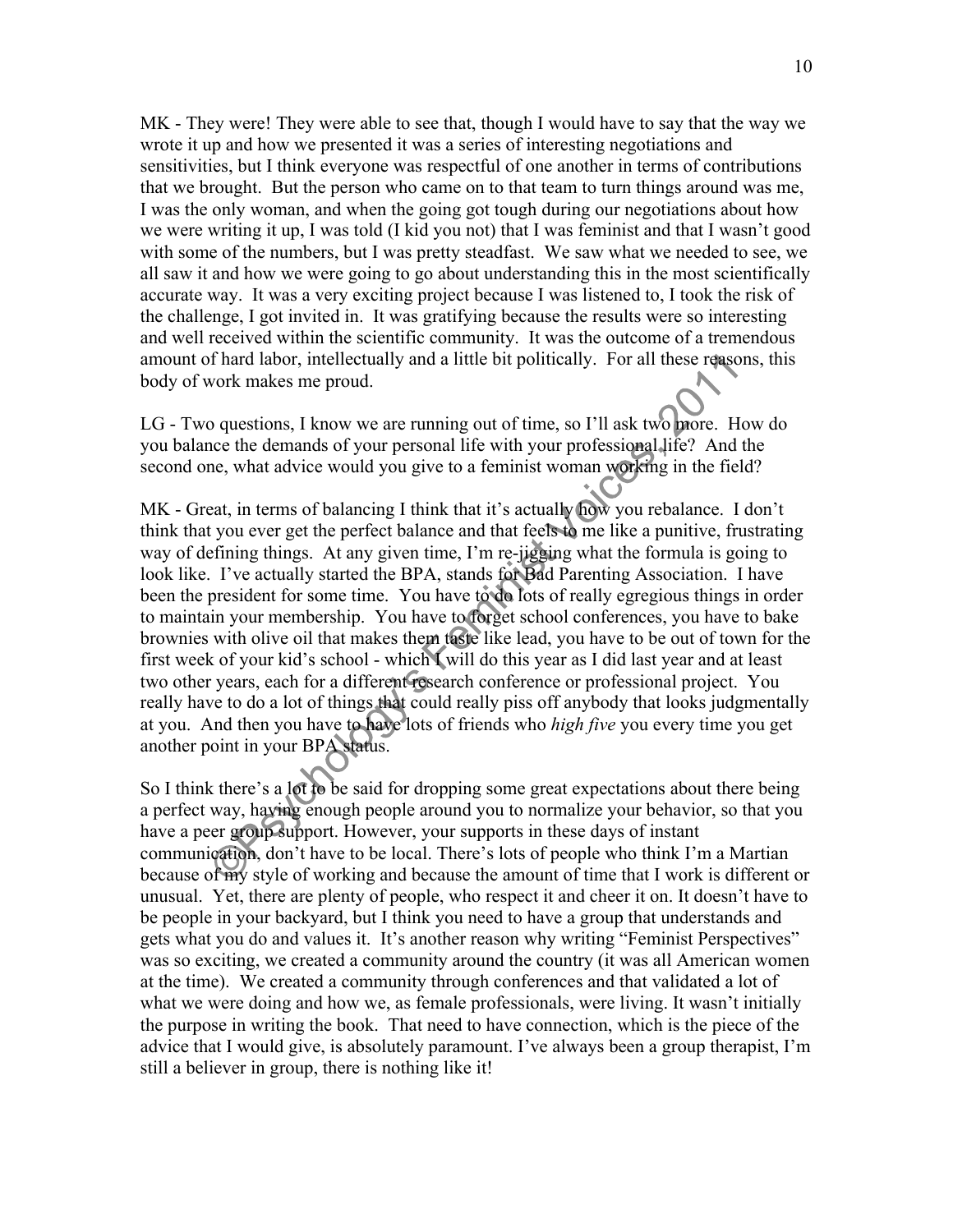The other bit about mothering and balance is that I have always tried, when it made sense, to take my kids with me. So, to the extent that I can, my kids have come with me on research programs. Now that they are both teenagers, I've watched a wonderful evolution. When my son was in fifth and sixth grade he used to say 'why do you write books about things that no one cares about and that don't matter anyway and about problems that don't really exist?' And now he has a girlfriend who is studying eating disorders and who took my book to college and she's telling him how smart his mom is and now because he really likes his girlfriend, he is willing to contemplate reading my book and has identified that some people are actually in need of help, and even thinks it might be needed! It's a great evolution. And just recently my daughter chose to write about eating disorders for science-not about thin fashion models, but about cross disciplinary models of neurodevelopment-and she's only fourteen-and you know girls don't 'do science!' (giggles). I think that you have to maintain a good peer group, a sense of humor, a long view about things and not be afraid to get people to help you out. When I can do things for other people I'm always volunteering, because I need to put deposits into the 'help me out' bank so that when I need it, I can withdraw. The other success tool is to find really good role models. I had really good mentors.

LG - Like who?

MK - One is **Sharlene Wolchik** who was a young professor. When I met her she was in shorts and a t-shirt, she had just started at ASU (Arizona State University). I walked in and I told her that I wanted to do work in eating disorders and her connection to eating disorders was that she had gone to graduate school with **Kelly Brownell** who worked in obesity. That was just about as tenuous as you can get! She was willing to listen and to support me and to edit me relentlessly to the point that I still see her writing over mineliterally! She has never stopped being a friend and mentor. When we would get our statistical runs back or try to figure out what it all meant, we would dump a big pile of M&M's on the table that she kept in her desk drawer for me and we would eat and talk about the meaning of binge eating. It was perfect!

**Lillie Weiss,** who Sharlene and I worked with on "Treating bulimia: A psychoeducational approach," and also 'You Can't Have your Cake and Eat it too.' Lillie is just a great. Neither one of these women would identity themselves as feminist, but they were huge supporters of me and the questions I was asking. Really great role models of 'you have to get the balance right, so let's have a giant sleepover party, outline the books, sit in the hot tub and figure it out.'

From the hot tubs of the west, I went to Bellevue in NY for my internship and then on to do my fellowship at New York Hospital. At New York Hospital-Cornell Medical Center, Dr. Katherine **Halmi**, taught me a tremendous amount about eating disorders but also taught me about things that I hope will make her smile if she ever reads this interview. She used to say to me, 'you know what, Melanie? You need to pull your hair back, wear shorter earrings, don't wear patterned stockings, no one's going to take you seriously if you look the way you do.' She made me furious at that kind of commentary. I later realized she was actually trying to get me to understand myself as a scientist and what it